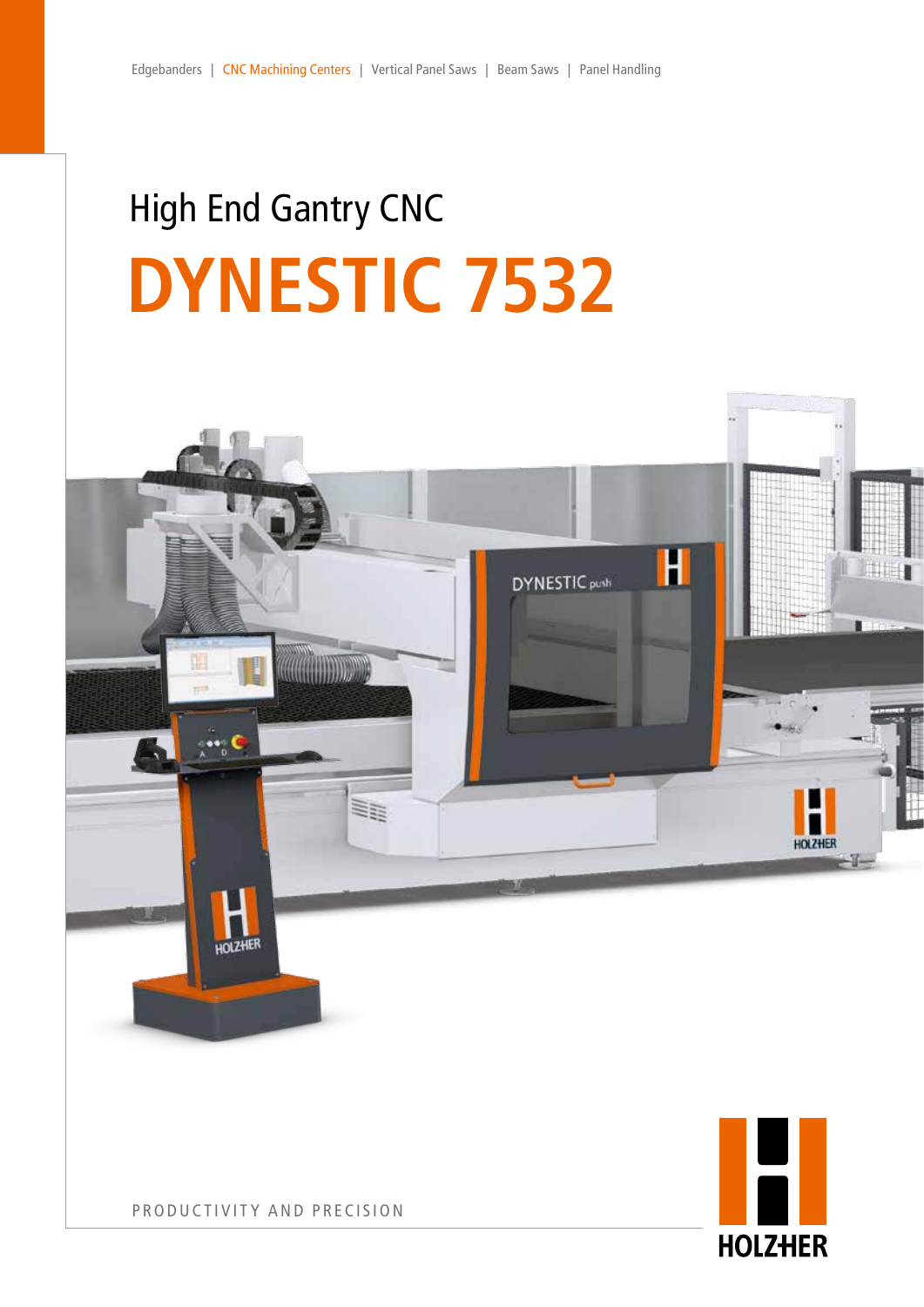### DYNESTIC 7532 – Nesting and much, much more

The DYNESTIC 7532 Gantry CNC Machine expands the limits for nesting technology to new dimensions. Solid machine construction and technology at the highest level ensure high production capacity and precisely produced work.

- $\blacksquare$  Welded moving stands in gantry design high rigidity, particularly stable for maximum loads.
- Two synchronized servo-drives in X direction.
- Covered, ground and hardened v-guides on all axes for exceptional precision and long service life.
- High dynamics and a vector speed of 100 m/min.
- High flow nesting table for optimum vacuum distribution.
- Selection of high power, precision milling spindles with 8 kW or 12 kW air cooled or 10 kW liquid cooled.

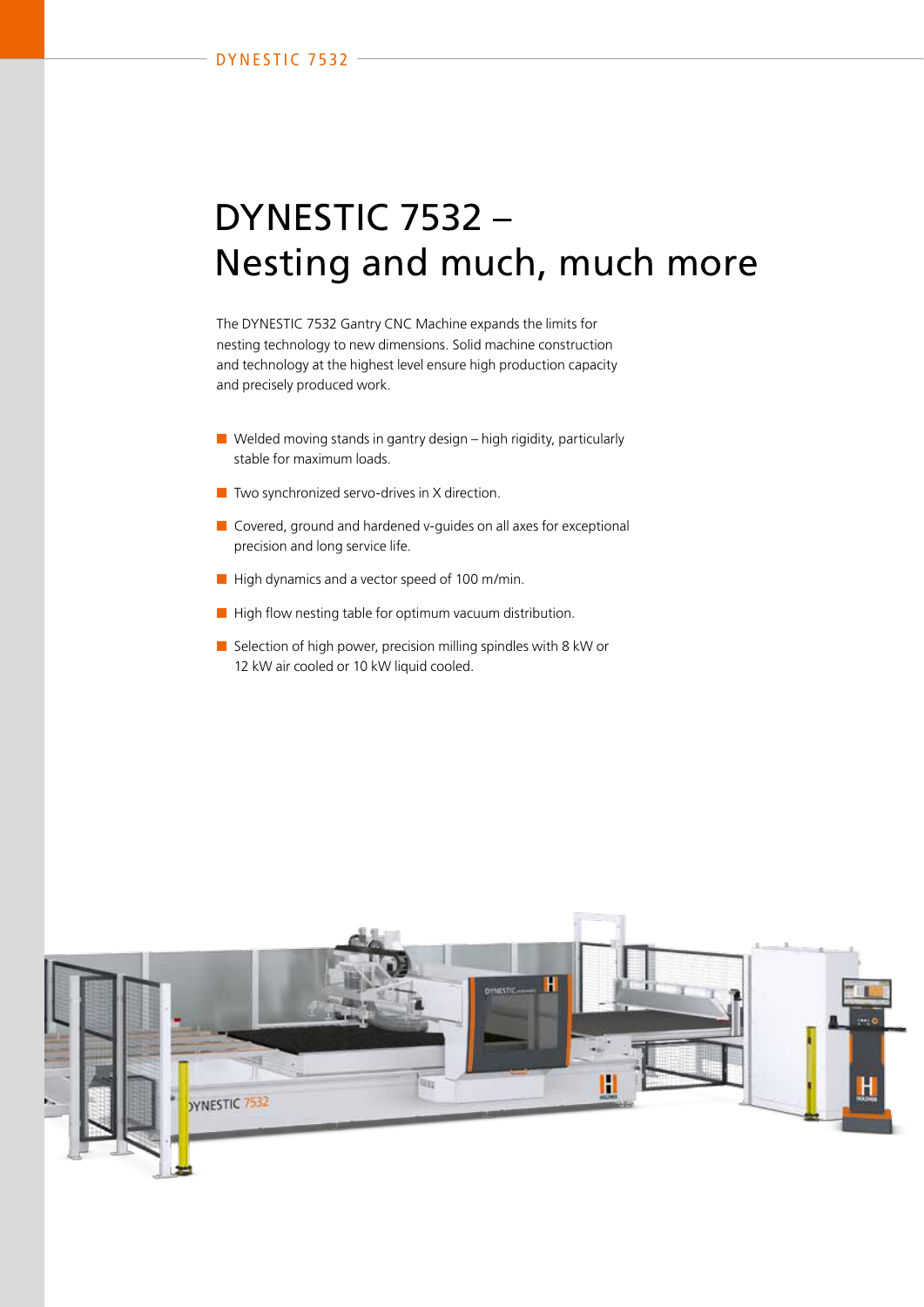#### MACHINE HIGHLIGHTS -

### **Hybrid bearing, precision milling spindle**

- 8 kW of power (standard air cooled)
- **n** Optional high power milling spindle: 12 kW air cooled 10 kW liquid cooled

### **Maximum dynamics**

With two Z axes and optimized evacuation for maximum dynamics.

#### **Intelligent evacuation management**

With automatic switching from milling spindle to drilling unit.

### **High flow nesting**

High flow nesting table with 1-field or 16-field vacuum – software controlled.







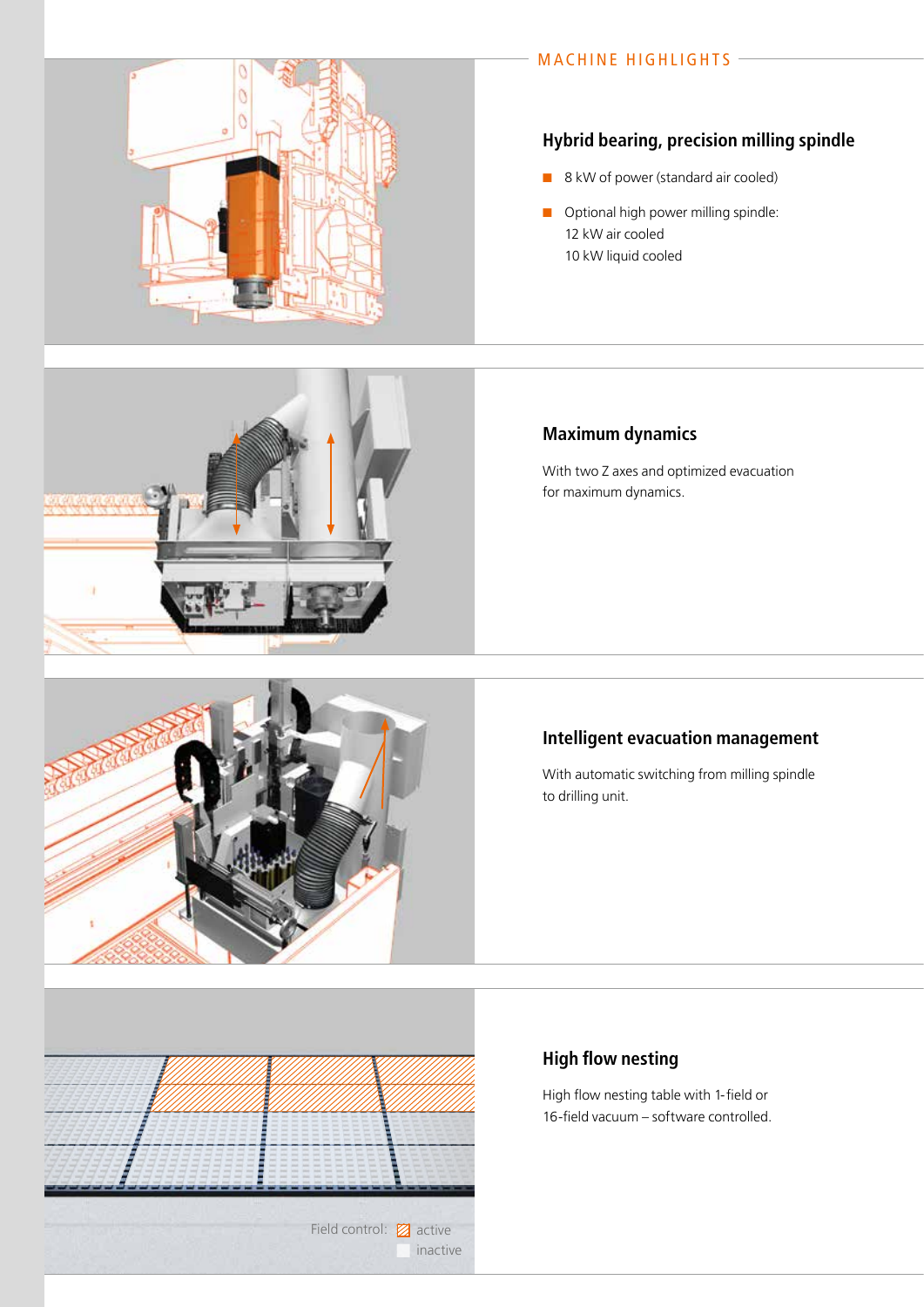# Perfectly designed for your application

You can select the individual machine classic by itself or as an automatic version.

The push version pushes the finished nest on to the conveyor belt and cleans the machine table for processing the next panel.

The automatic version is ideal for high performance – even for produce lots of 1 – in combination with the automatic HOLZ-HER STORE-MASTER 5110 panel handling system.

The DYNESTIC 7532 lift and standard elevating table guarantee highly efficient processing of complete stacks of panels.



DYNESTIC 7532 classic



DYNESTIC 7532 push



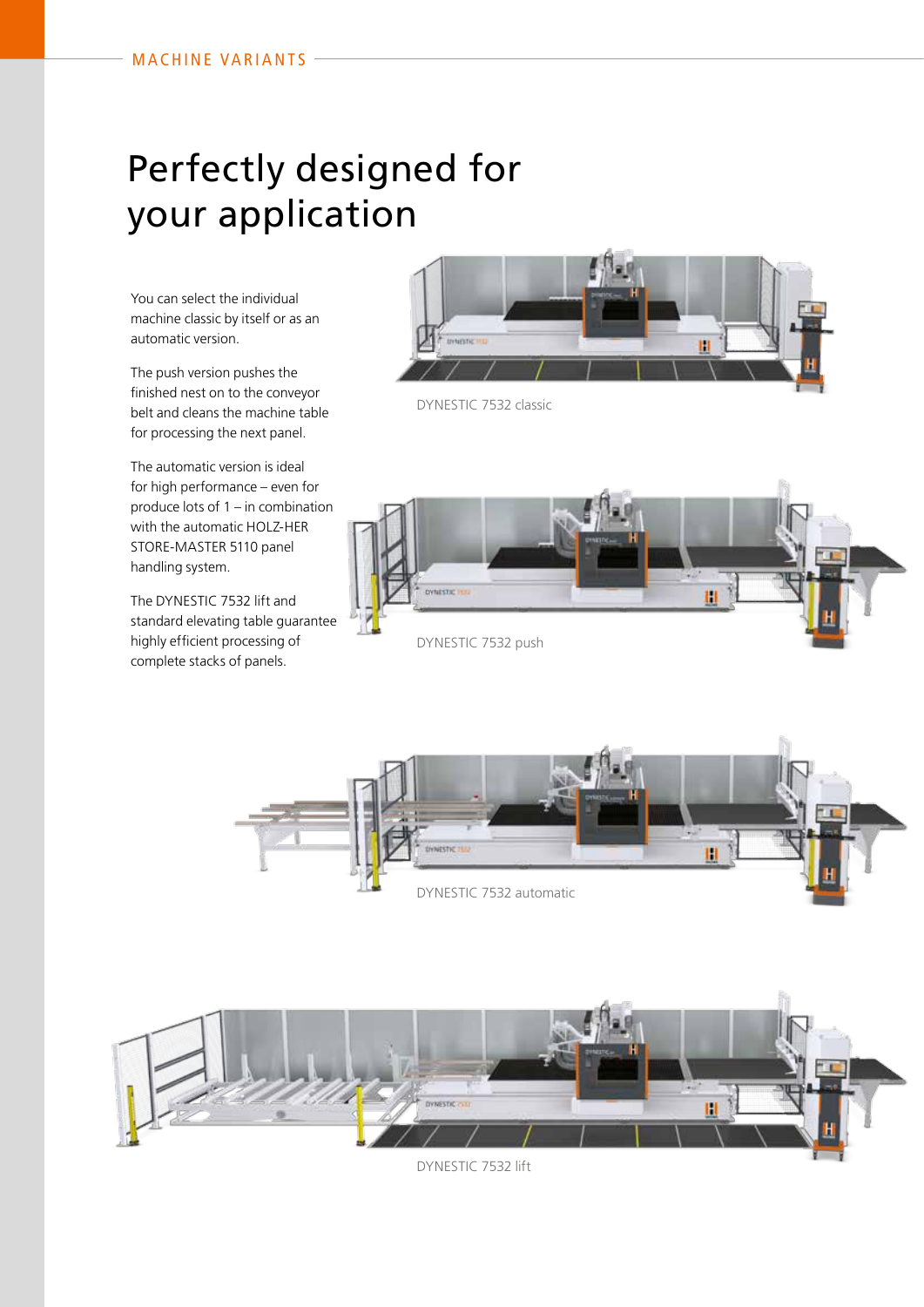

### **In-Feed area**

- Entry roller belt with integrated belt conveyor. Perfect for combination with the STORE-MASTER 5110 panel handling system.
- $\blacksquare$  Alternative solid scissors-type elevating table with light barrier control. Ideal for handling complete stacks of panels.



#### **Charging unit**

- Pull-in mechanism for automatically positioning the panel on the nesting table. Including automatic lateral positioning on stop bar.
- Optional with second vacuum circuit and additional suction cups for heavy material and various panel widths.



### **Discharge pusher**

- Software controlled discharge pusher with integrated evacuation. Motor-driven height positioning for cleaning finished nest and wearing plate.
- Integrated under-floor evacuation at end of machine table.



#### **Discharge area**

- Discharge conveyor belt with light barrier control and foot pedal.
- Optional with motor-controlled dust collection over conveyor belt for cleaning panel surface.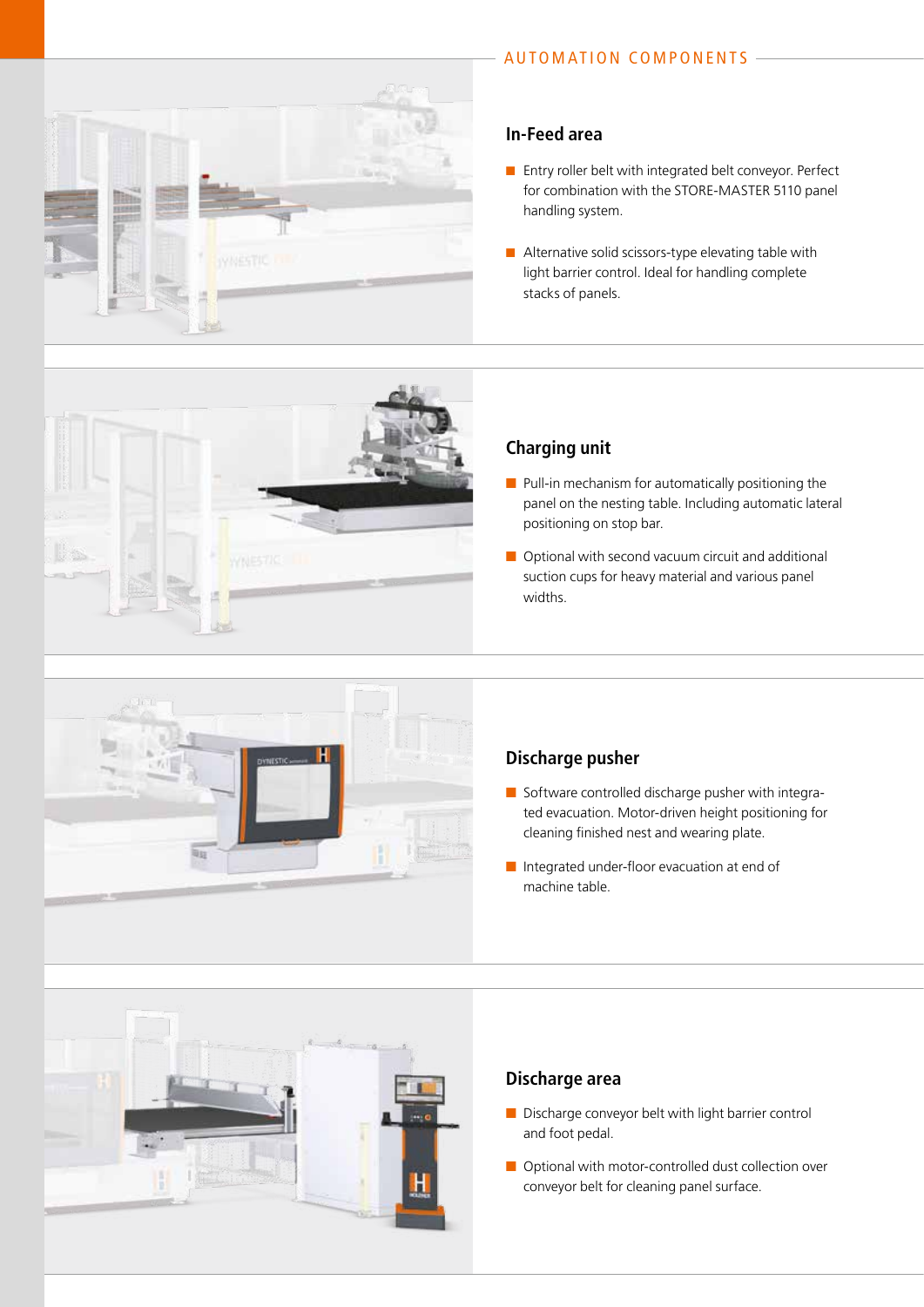## The Perfect Software Package for Nesting Work

- Effective and convenient programming with CAMPUS/ NC-Hops software package.
- Integrated GUI including aCADemy CAD module. Also for professional DXF/DWG import to machine.
- HOLZ-HER BetterNest Software available for rectangular and free-form nesting with intelligent cutting optimization.
- The open software architecture allows a variety of import possibilities for linkage to third party software partners.



Perfect operation thanks to ergonomic control console and 21.5" monitor with 16:9 format.







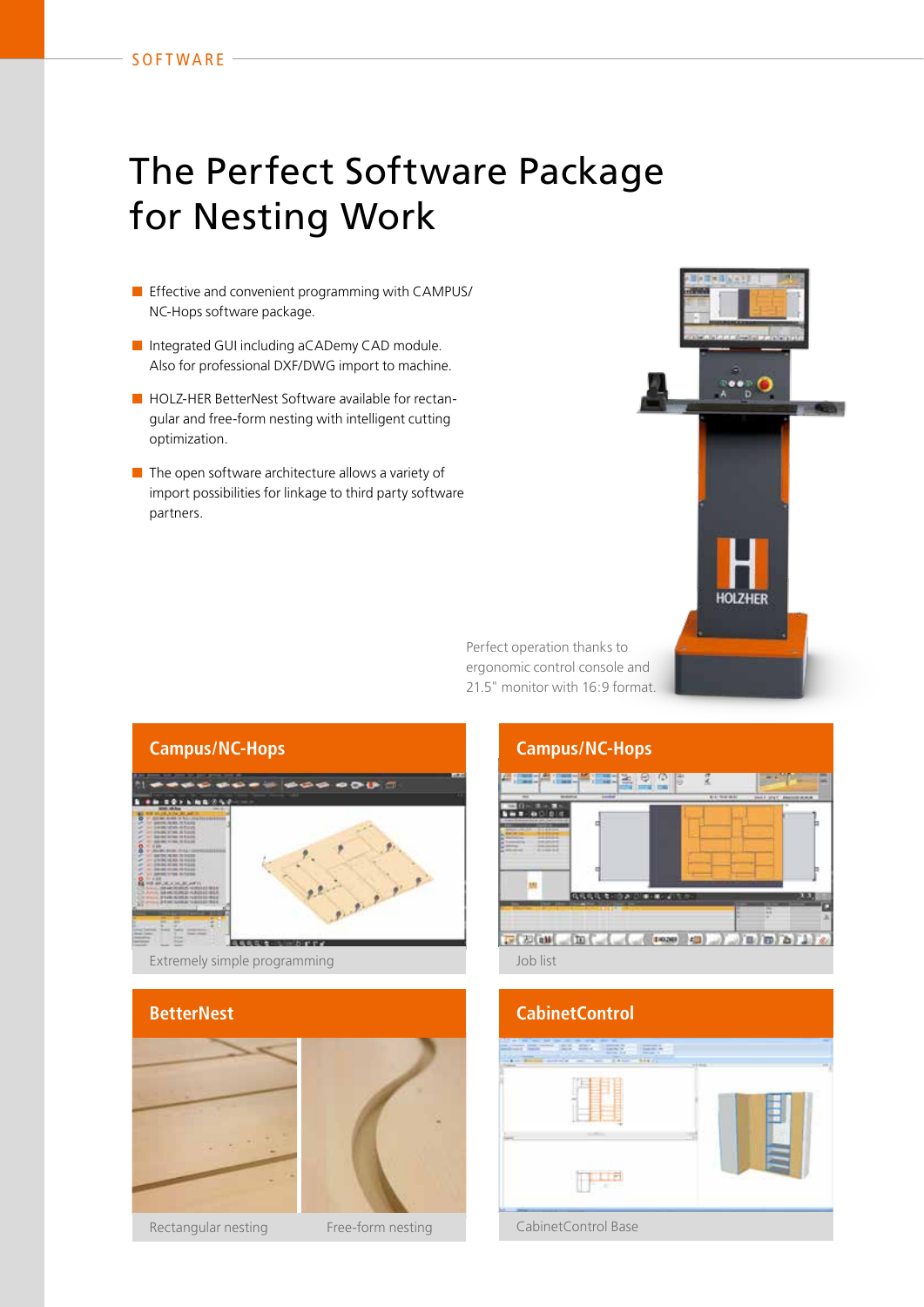# Equipment Overview

| <b>Machine</b>                           | <b>DYNESTIC 7532</b><br>12.7 classic                                                                       | <b>DYNESTIC 7532</b><br>12.7 push                                                                                 | <b>DYNESTIC 7532</b><br>12.7 automatic                                                                            | <b>DYNESTIC 7532</b><br>12.7 lift                                                                                 | <b>Options</b>                                                                                          |
|------------------------------------------|------------------------------------------------------------------------------------------------------------|-------------------------------------------------------------------------------------------------------------------|-------------------------------------------------------------------------------------------------------------------|-------------------------------------------------------------------------------------------------------------------|---------------------------------------------------------------------------------------------------------|
| Machining dimen-<br>sions in X direction | 3700 mm                                                                                                    | 3700 mm                                                                                                           | 3700 mm                                                                                                           | 3700 mm                                                                                                           |                                                                                                         |
| Machining dimen-<br>sions in Y direction | 2200 mm                                                                                                    | 2200 mm                                                                                                           | 2200 mm                                                                                                           | 2200 mm                                                                                                           |                                                                                                         |
| Vector speed                             | $100 \,\mathrm{m/min}$                                                                                     | $100 \,\mathrm{m/min}$                                                                                            | $100 \,\mathrm{m/min}$                                                                                            | $100 \,\mathrm{m/min}$                                                                                            |                                                                                                         |
| Cutter unit                              | 8kW, air-cooled,<br>$1000 - 24000$ rpm                                                                     | 8kW, air-cooled,<br>$1000 - 24000$ rpm                                                                            | 8kW, air-cooled,<br>$1000 - 24000$ rpm                                                                            | 8kW, air-cooled,<br>$1000 - 24000$ rpm                                                                            | 12kW, air-cooled,<br>$1000 - 24000$ rpm                                                                 |
|                                          |                                                                                                            |                                                                                                                   |                                                                                                                   |                                                                                                                   | 10kW, liquid cooled,<br>$1000 - 24000$ rpm                                                              |
| Drilling head L                          | <b>Drilling head L</b><br>15 Spindles (9 V   6 H),<br>incl. sawing unit for<br>grooving in X direction     | <b>Drilling head L</b><br>15 Spindles (9 V   6 H),<br>incl. sawing unit for<br>grooving in X direction            | <b>Drilling head L</b><br>15 Spindles (9 V   6 H),<br>incl. sawing unit for<br>grooving in X direction            | <b>Drilling head L</b><br>15 Spindles (9 V   6 H),<br>incl. sawing unit for<br>grooving in X direction            | <b>Drilling head XL</b><br>19 Spindles (9 V   6 H),<br>incl. sawing unit for<br>grooving in X direction |
| Drilling head XL                         |                                                                                                            |                                                                                                                   |                                                                                                                   |                                                                                                                   | Double drilling spindle<br>in Y direction                                                               |
|                                          |                                                                                                            |                                                                                                                   |                                                                                                                   |                                                                                                                   | Vertical adapter with<br>double positioning force                                                       |
|                                          |                                                                                                            |                                                                                                                   |                                                                                                                   |                                                                                                                   | Additional grooving<br>saw in Y direction                                                               |
| Automation                               | Χ                                                                                                          | $\mathsf X$                                                                                                       | Charging table with<br>roller and belt conveyors                                                                  | Lifting table with<br>roller conveyors                                                                            |                                                                                                         |
|                                          | Χ                                                                                                          | $\mathsf X$                                                                                                       | Pull-in mechanism<br>with lateral positioning                                                                     | Pull-in mechanism<br>with lateral positioning                                                                     |                                                                                                         |
|                                          | $\pmb{\mathsf{X}}$                                                                                         | Automatic discharge<br>pusher with integrated<br>evacuation                                                       | Automatic discharge<br>pusher with integrated<br>evacuation                                                       | Automatic discharge<br>pusher with integrated<br>evacuation                                                       |                                                                                                         |
|                                          | Χ                                                                                                          | Discharge table<br>with conveyor belt                                                                             | Discharge table<br>with conveyor belt                                                                             | Discharge table<br>with conveyor belt                                                                             |                                                                                                         |
| Workpiece support                        | High flow nesting table<br>with continuous<br>vacuum field                                                 | High flow nesting table<br>with continuous<br>vacuum field                                                        | High flow nesting table<br>with continuous<br>vacuum field                                                        | High flow nesting table<br>with continuous<br>vacuum field                                                        | 16-field vacuum,<br>software controlled                                                                 |
| Safety equipment                         | Light grid                                                                                                 | Light grid                                                                                                        | Light grid                                                                                                        | Light grid                                                                                                        | 3-field foot mat                                                                                        |
| Workpiece<br>clamping                    | 500 m <sup>3</sup> /h low<br>maintenance,<br>dry-running type<br>vacuum pump                               | 500 $m^3/h$ low<br>maintenance,<br>dry-running type<br>vacuum pump                                                | 500 m <sup>3</sup> /h low<br>maintenance,<br>dry-running type<br>vacuum pump                                      | 500 $m^3/h$ low<br>maintenance,<br>dry-running type<br>vacuum pump                                                | Additional, dry-run-<br>ning type vacuum<br>pump:<br>250 m <sup>3</sup> /h or 500 m <sup>3</sup> /h     |
| Tool changer                             | 14-position Pick-up<br>tool changer<br>with tool cover                                                     | 14-position Pick-up<br>tool changer<br>with tool cover                                                            | 14-position Pick-up<br>tool changer<br>with tool cover                                                            | 14-position Pick-up<br>tool changer<br>with tool cover                                                            | 1-position X/Y Pick-Up<br>tool changer<br>with tool cover                                               |
|                                          |                                                                                                            |                                                                                                                   |                                                                                                                   |                                                                                                                   | 18-position traveling<br>disk tool changer                                                              |
| Software                                 | CAMPUS software<br>machine licence package<br>incl. aCADemy CAD/<br>CAM module and<br>Cabinet Control Base | <b>CAMPUS</b> software<br>machine licence package<br>incl. aCADemy CAD/<br>CAM module and<br>Cabinet Control Base | <b>CAMPUS</b> software<br>machine licence package<br>incl. aCADemy CAD/<br>CAM module and<br>Cabinet Control Base | <b>CAMPUS</b> software<br>machine licence package<br>incl. aCADemy CAD/<br>CAM module and<br>Cabinet Control Base | CAMPUS software<br>office license                                                                       |
|                                          |                                                                                                            |                                                                                                                   |                                                                                                                   |                                                                                                                   | <b>BetterNest</b><br>rectangular nesting                                                                |
|                                          |                                                                                                            |                                                                                                                   |                                                                                                                   |                                                                                                                   | <b>BetterNest</b><br>free-form nesting                                                                  |

 $\times$